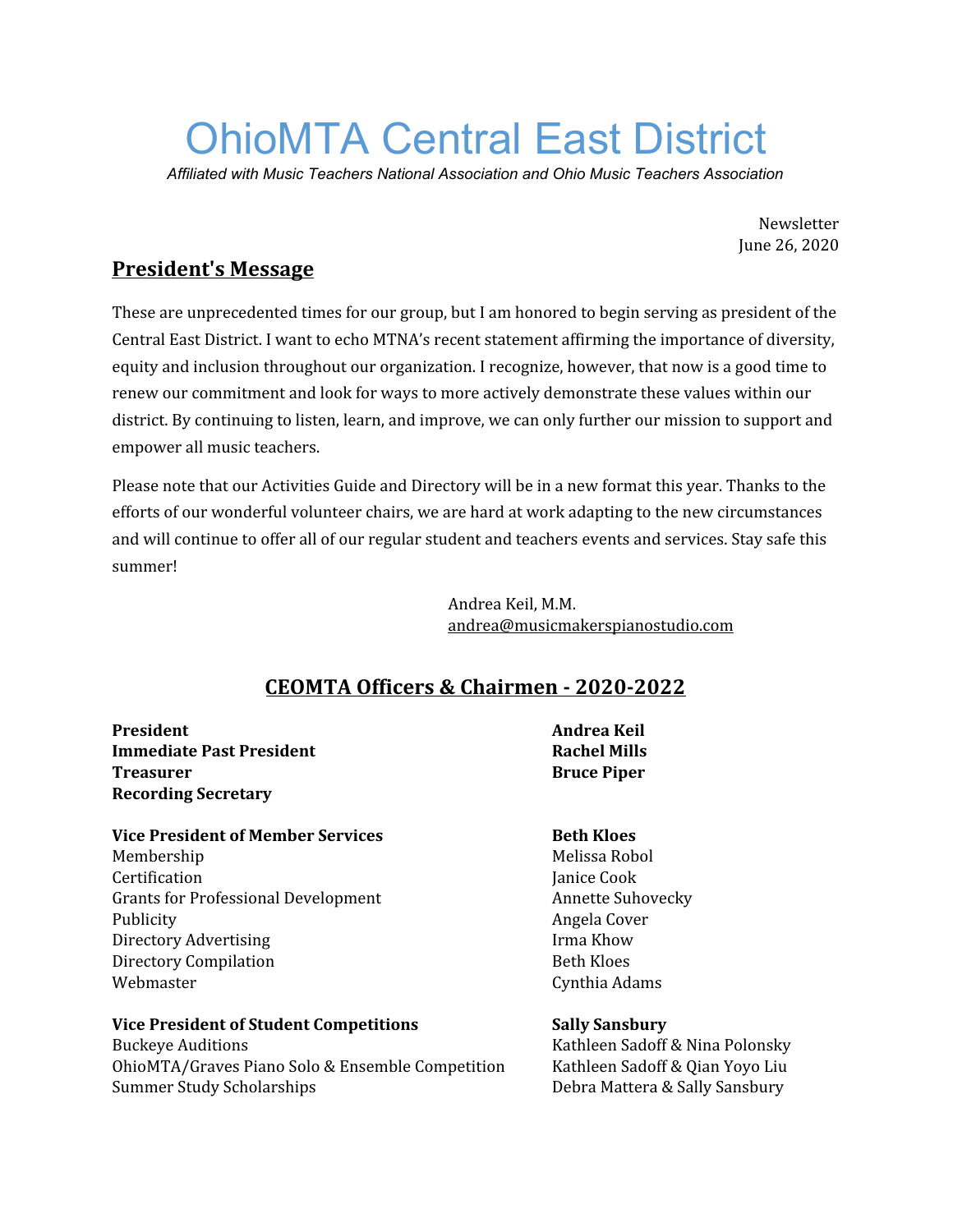#### **Vice President of Student Activities Miriam Brown**

Out and About **Miriam Brown** Student Solo & Ensemble Recitals Caroline Salido-Barta

District Conferences Theresa Murphy & Ashley Wise Independent Music Teachers Forum Piano Workshops Lizbeth Atkinson Capital University Student Chapter Fan Zhang OSU Student Chapter **Ken Williams** Ken Williams

Pianorama **Andrea Keil & Amy Girvin & Katherine Savinell** Savinell Scale Olympics Laura Wynia & Becky Blumensheid Buchan

#### **Bold denotes Executive Board Member**

Nominating Committee: Melissa Robol, Chair; Irma Khouw, Theresa Murphy

# **STUDENT ACTIVITIES**

# **Scale Olympics 2020**

We are excited to announce that Scale Olympics 2020 will offer all nine events in a safe, online format! Details are available on the CEOMTA website.

http://www.ceomta.org/student-events/scale-olympics Registration begins July 1 st and will run through September 3rd.

Appointed by our CEOMTA President, Andrea Keil, the Scale Olympics Committee has determined to move Scale Olympics to an online format amid the COVID-19 pandemic for everyone's safety.

Members of the Scale Olympics 2020 Committee: Laura Wynia (Co-Chairman), Rebecca Buchan (Co-Chairman), Cynthia Adams, Lizbeth Atkinson, Rachel Mills, Bruce Piper, and Annette Suhovecky

**Event Dates**: Students may choose either Saturday, October 3 rd or Saturday, October 10th **Event Times**: During registration, students may choose a morning (9:00-12:00) or afternoon (1:00-4:00) time slot.

**Fees**: Members: \$30 for 1-4 events; \$35 for 5-9 events Non-members: \$60 for 1-4 events; \$70 for 5-9 events Please submit one check per teacher, payable to CEOMTA. Checks from students will not be accepted.

**Registration**: July 1 st , 2020 to September 3 rd, 2020

Registration will be done online through the CEOMTA website.

**Events Offered**: Scales, Cadences, Arpeggios, Triads, Harmonization, Transposition, Sight Reading, Theory, and Ear Training. Each event is offered at eight levels of difficulty as well as a preparatory level for young beginners. Students are awarded ribbons, based on points, for every event entered. All requirements for each level are detailed in the Scale Olympics Handbook, which is available for download on the CEOMTA website. http://www.ceomta.org/student-events/scale-olympics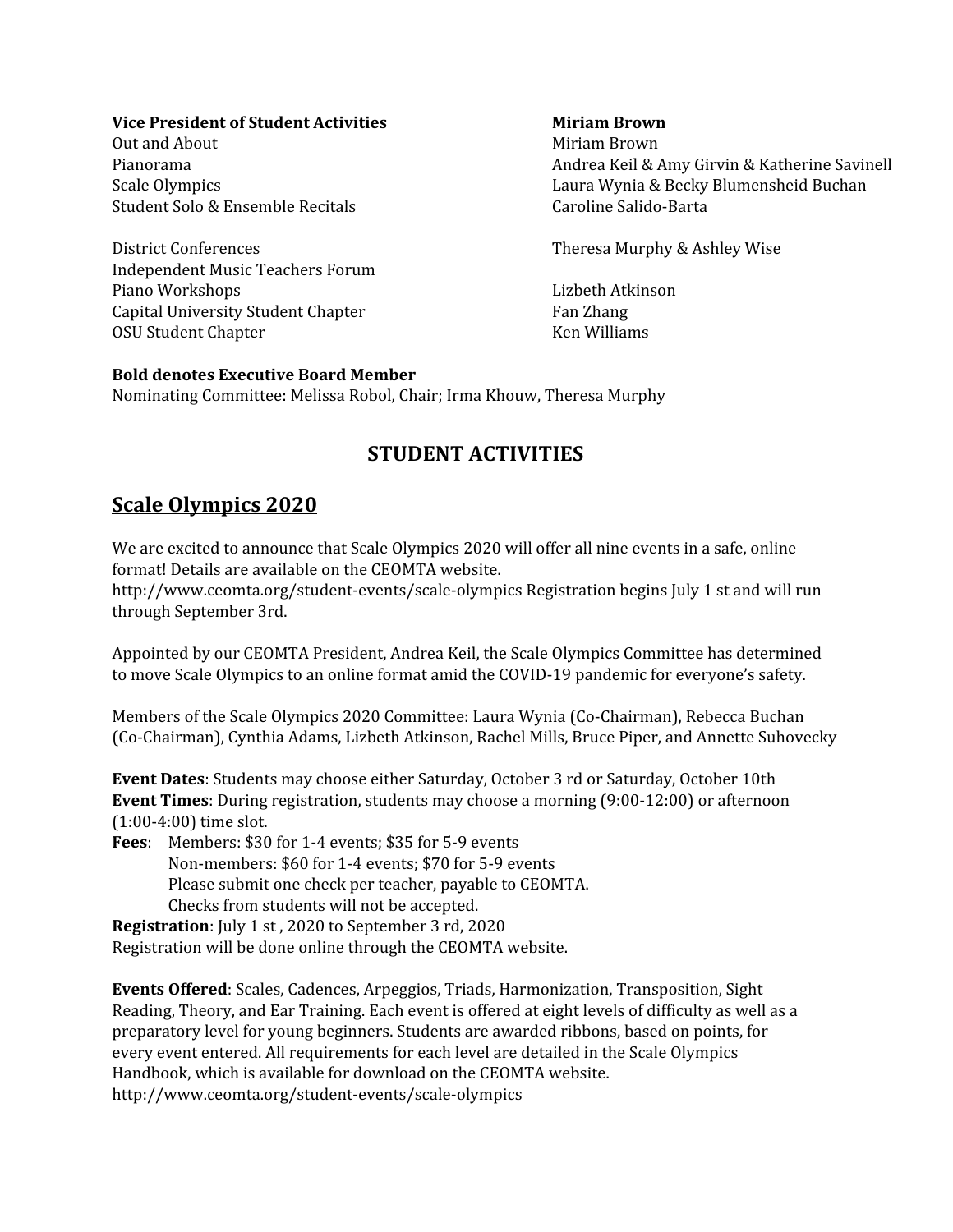# **Solo & Ensemble**

#### **Student Solo and Ensemble Recitals coming up soon**

The next Student Solo and Ensemble Recitals are scheduled for Sunday, November 1, 2020, at Graves Piano & amp; Organ Co. Be sure to get your registrations and participation fees in by Thursday, October 22, 2020 (postmarked). The recitals are open to students of all members who have studied for at least one year. They are a great performance opportunity for any well-prepared student, and the perfect chance for them to hear other fine students from our district.

If in the case that we are not able to conduct the Student Solo and Ensemble Recital in person, it is possible that the recital will be conducted via Zoom.

Please check for updates and detailed information on our website: http://www.ceomta.org/student-events/student-solo-ensemble-recitals . Contact Dr. Caroline B. Salido-Barta, chair, at 614-440-3555 or thepianoartsstudio@yahoo.com, for additional questions.

#### **Summer Scholarships Winners**

Alexander Van Bibber, student of Nina Polonsky

Judy Wu, student of Nina Polonsky

Emmett Van Buskirk, student of Rachel Mauricio Mills

Alester Xiao, student of Suzanne Newcomb

--Debra Mattera & Sally Sansbury, Scholarship Co-chairs

# **TEACHER ACTIVITIES AND NEWS**

#### **Directory Update**

Due to the COVID-19 pandemic, the 2020-2021 Directory and Activities guide will be distributed in a different fashion this year. Anticipating a lack of advertisements this year, a no-cost means of still sending out the directory has been approved by the CEOMTA board. The activities guide will be sent out via e-mail in early July, and since the membership renewal date has been delayed until September 1 st, the directory will be sent out in late September in the same fashion. A printed copy will be sent only to members who do not have an e-mail address.

Beth Kloes CEOMTA Directory Compilation Chair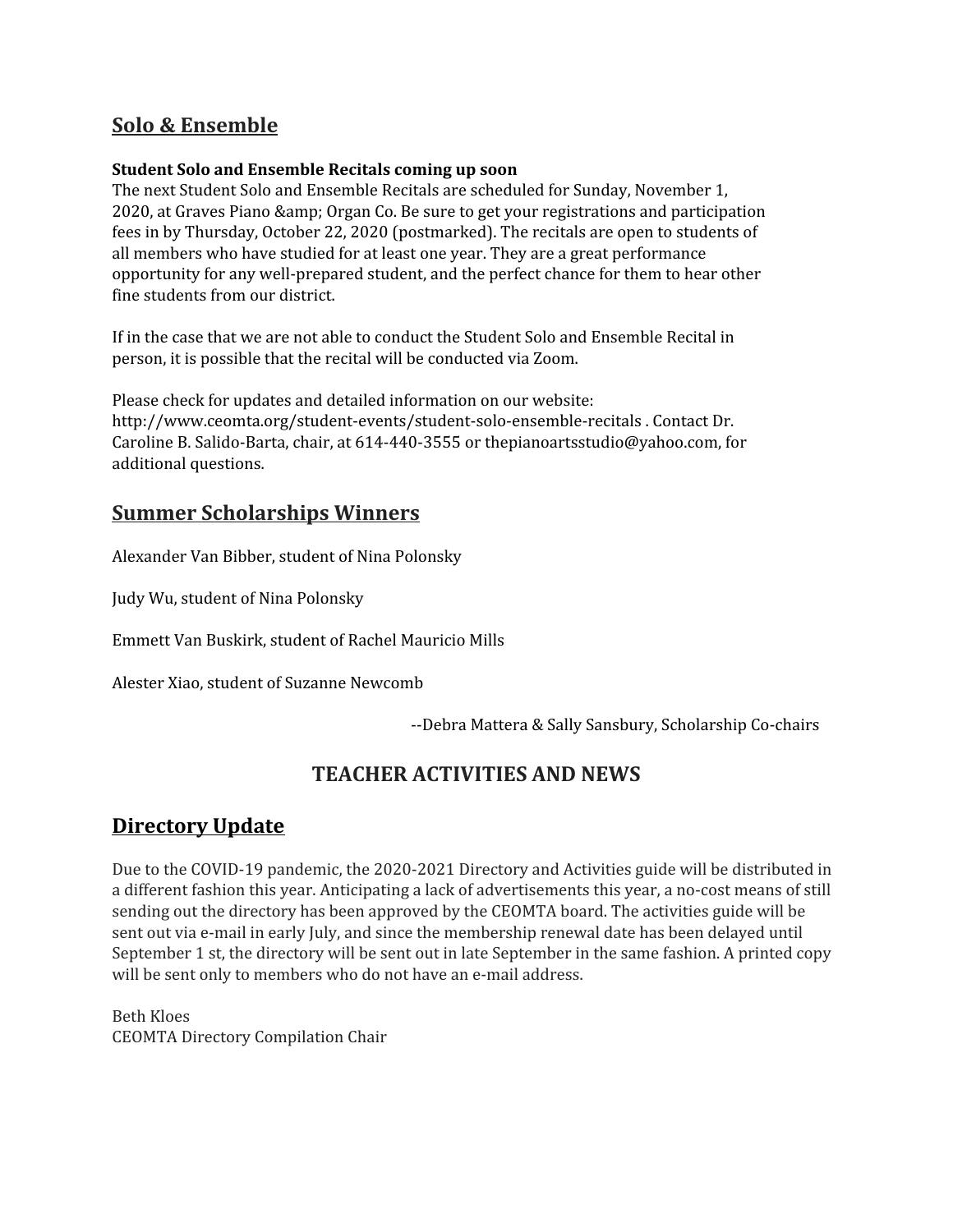# **Certification**

From the Chairman for National Certification:

Ever since March, 2020, our teaching has taken on new challenges and it has often been exhausting. Some teachers have been busier than ever and others find extra time on their hands.

If you have the time to invest in a self-improvement project, please consider pursuing nationally certification. Everyone of us who has gone through the process agrees that it helped us become better teachers. If you have even an hour a week, or time during a summer break, I can help direct you to some of the small items required.

Information can be found online at https://certification.mtna.org

I am starting my fourth term as Certification Chairperson for our district. It is my job, and my pleasure, to help any teacher who wishes to earn the designation NCTM. Let me help you.

There are so many reasons to become certified. The Ohio 2019 Nationally Certified Teacher of the Year, and our district's Immediate Past President Rachel Mills, NCTM, lists several:

"The Certification process was a valuable learning experience, allowing me to re-evaluate and improve so many important aspects of how I teach piano and run my studio.

Maintaining my Certification status is a reminder to myself - as well as an indicator to my colleagues and students - that I am committed to a standard of professionalism and continued growth in my own

education, teaching, performing, and involvement in the music community."

Janice Cook, NCTM jbakercook@gmail.com 614-848-3360

# **District Nationally Certified Teacher of the Year**

The Nationally Certified Music Teacher of the Year for our district was recently announced. Our local winner then represents us when the Ohio Music Teachers Association (OMTA) selects its state winner in late summer.

**The 2020 Central-East Nationally Certified Music Teacher of the Year is Sally Liew Sansbury, NCTM.** Sally started teaching at a young age and is now recognized as a Master Teacher, with a home studio in Northwest Columbus. She became nationally certified by MTNA in 2004. Area piano teachers seek Sally's help with their own playing and teaching, and with their advanced students. Sally has earned three Diplomas from Trinity College, London; a Bachelor Degree in Piano Performance and

Music Education from Ohio Wesleyan University; and Master of Arts and Doctor of Musical Arts in Piano Performance and Piano Pedagogy from the Ohio State University School of Music.

Sally has been very actively involved in OMTA and MTNA for over 20 years. She served four years Co-Chair of the Graves Competition, five years as chair of Buckeye Auditions, four years as Publicity Chairman, two years as Co-Chair of Summer Music Scholarships, and is currently Vice President of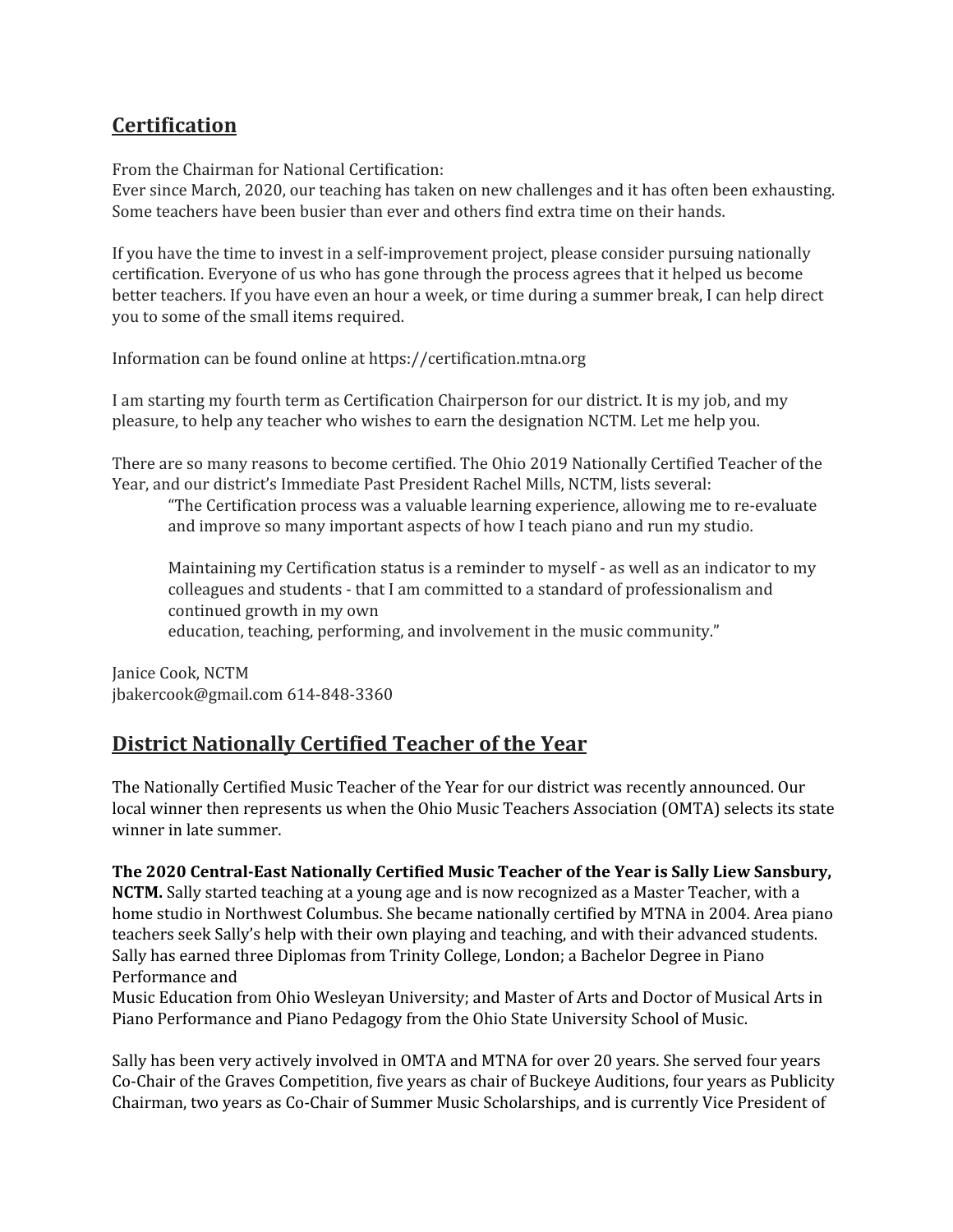Student Competitions. She is a leader in the field of music teaching, giving freely of her time to MTNA.

Sally Sansbury is an active performer in the Central Ohio Community. She is a collaborative pianist with Simply Classique and the Trois Femmes de Musique chamber music trio, and accompanist for vocalists, instrumentalists, and choral groups. She is also active in Columbus Piano Guild, Women in Music, Worthington Music Club and Ohio Federation of Music Clubs.

Congratulations to Sally Sansbury, NCTM. We salute you as our Nationally Certified Teacher of the Year and thank you for being such a fine role model for our profession.

> Janice Cook, NCTM District Chairman for National Certification

Sally Liew Sansbury was not able to received her award at our Spring Conference, because the event was cancelled due to COVID-19. She would have had the opportunity to give acceptance remarks, but prepared them in written form.

#### **Acceptance Speech**

It is truly an honor and privilege for me to accept this award. When I was growing up, I had a tiger mom and a tiger dad who pushed me very hard as a child into taking piano lessons and later to have a career in piano-teaching. I had no say in the matter and my heart was not in it at all. Because of this and due to a lack of training, I felt like a failure. When I first came to study at Ohio Wesleyan University in 1987, it was because of the need to get away from family expectations and to embark on a journey of personal healing. It was divine providence that brought me to OWU because one day I happened to see this plaque on the walls of Sanborn Hall and instinctively knew it was something significant -

> A Landmark of American Music Site of the Founding of Music Teachers National Association Monnett Hall, 1876 By Theodore Presser 100 th Anniversary

Going through graduate school at OSU, I worked with fabulous teachers and made life-long musician friends. Then I got involved with CEOMTA and realized what a vibrant organization it was. I learned tremendously from all the conferences and workshops I've attended over the years, worked alongside music colleagues and made friends along the way. All of this have helped mold me into the person I am today. I am so thankful that someone like Theodore Presser had the foresight to start a music department at OWU and then to establish the first music organization in America. The fact that CEOMTA is recognized as the Best District of the Year in 2020 perhaps reflect its roots in the founding place of MTNA. Looking back, I realize that I came to the right place in central Ohio to get a fresh start in music. I can unequivocally say that music has come full circle for me and it is something that I embrace whole-heartedly today. And for that, I give God all the glory!

Sally Liew Sansbury